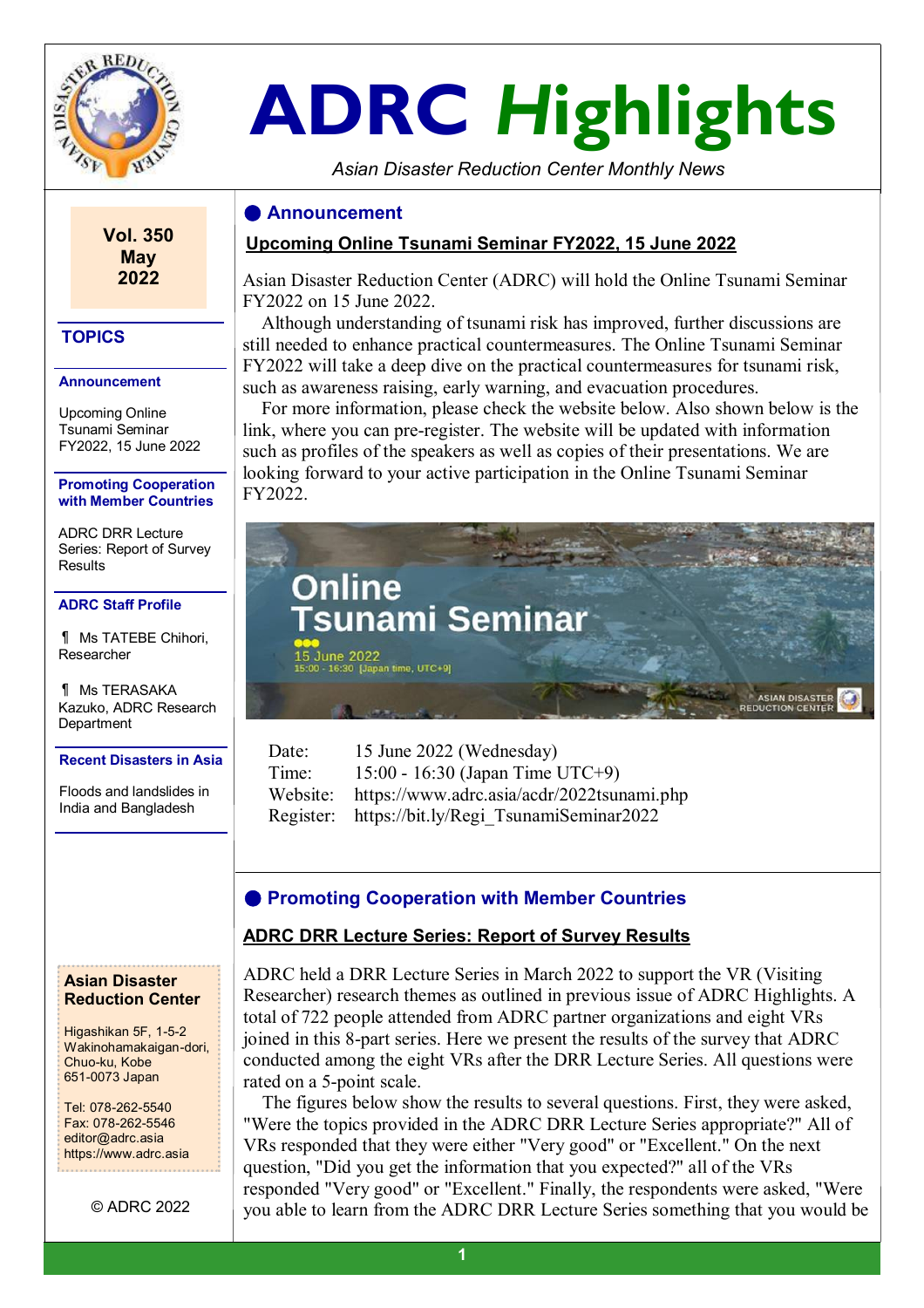## **Continued**

able to reflect to your DRR works?" The VRs rated the series to be either "Useful" or "Very useful." ADRC will continue to strengthen its network of DRR experts and to disseminate information to ADRC member countries.



# **● ADRC Staff Profile**

### **Ms TATEBE Chihori, Researcher**

My name is TATEBE Chihori, and I joined the Research Department this April.

 I used to work for an NGO in Kobe, where I managed recovery assistance projects for disasteraffected areas overseas and handled the planning and publicity of various events and seminars. During my time as a master's and doctoral student in the Graduate School of Disaster Resilience and Governance at the University of Hyogo, I studied approaches to mutual support and social concepts through disaster recovery, surveying civic

D

organizations in disaster-affected areas. I have done

fieldwork in some communities in Central Visayas in the Philippines, which was hit by the 2013 Typhoon Yolanda, and also in Saka Town, Hiroshima Prefecture in Japan, which experienced heavy rains in 2018. Before that, I worked for a private company in civil engineering, where I was in charge of sales and overseas business for slope disaster mitigation.

 Through my work at ADRC, I will do my best to learn from people in Asia and other countries, and to help create a society that protects people's lives and livelihoods from disasters.